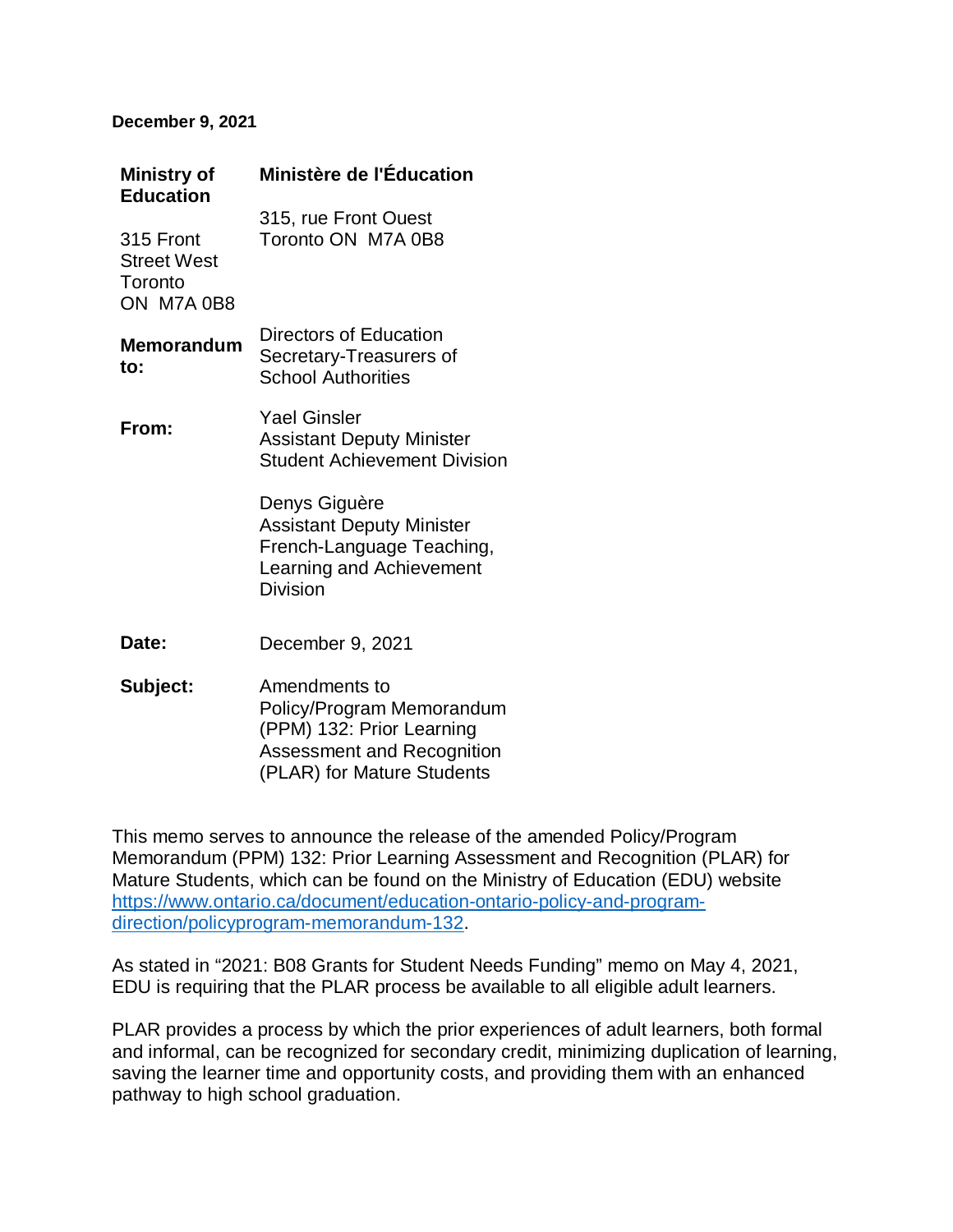Updates to the policy include:

- clarification of definitions;
- alignment with other Ministry of Education policies;
- minimizing duplication of learning for adult learners; and
- improving clarity of language.

School board implementation of the amended policy is required to begin in February 1, 2022. Improving consistency and application of the amended policy will be supported by virtual training opportunities provided in the 2021-22 school year by both the Ministry of Education and the Ontario Association of Adult and Continuing Education School Board Administrators (CESBA).

Ministry orientation sessions for superintendents, principals, designated administrators and guidance staff will be held on the following date(s):

| English Language | <b>French Language</b> |
|------------------|------------------------|
| January 18, 2022 | January 26, 2022       |
| February 1, 2022 | March 23, 2022         |
| April 19, 2022   |                        |
| May 3, 2022      | May 5, 2022            |

Board staff may register for their chosen session (or multiple sessions) as appropriate:

- [English Language Session\(s\) Registration](https://forms.office.com/r/53jDDzpbMh)
- [French Language Session\(s\) Registration](https://forms.office.com/r/c7DFQxSQTj)

Please direct any questions about the amended policy to Pauline McNaughton at [pauline.mcnaughton@ontario.ca.](mailto:pauline.mcnaughton@ontario.ca)

We look forward to working together as we continue to support adult learners in completing high school and transitioning to postsecondary education and the workplace.

Sincerely,

Yael Ginsler Assistant Deputy Minister Student Achievement Division

Denys Giguère Assistant Deputy Minister French-Language Teaching, Learning and Achievement Division

c.c: Executive Director, Association des conseils scolaires des écoles publiques de l'Ontario (ACÉPO)